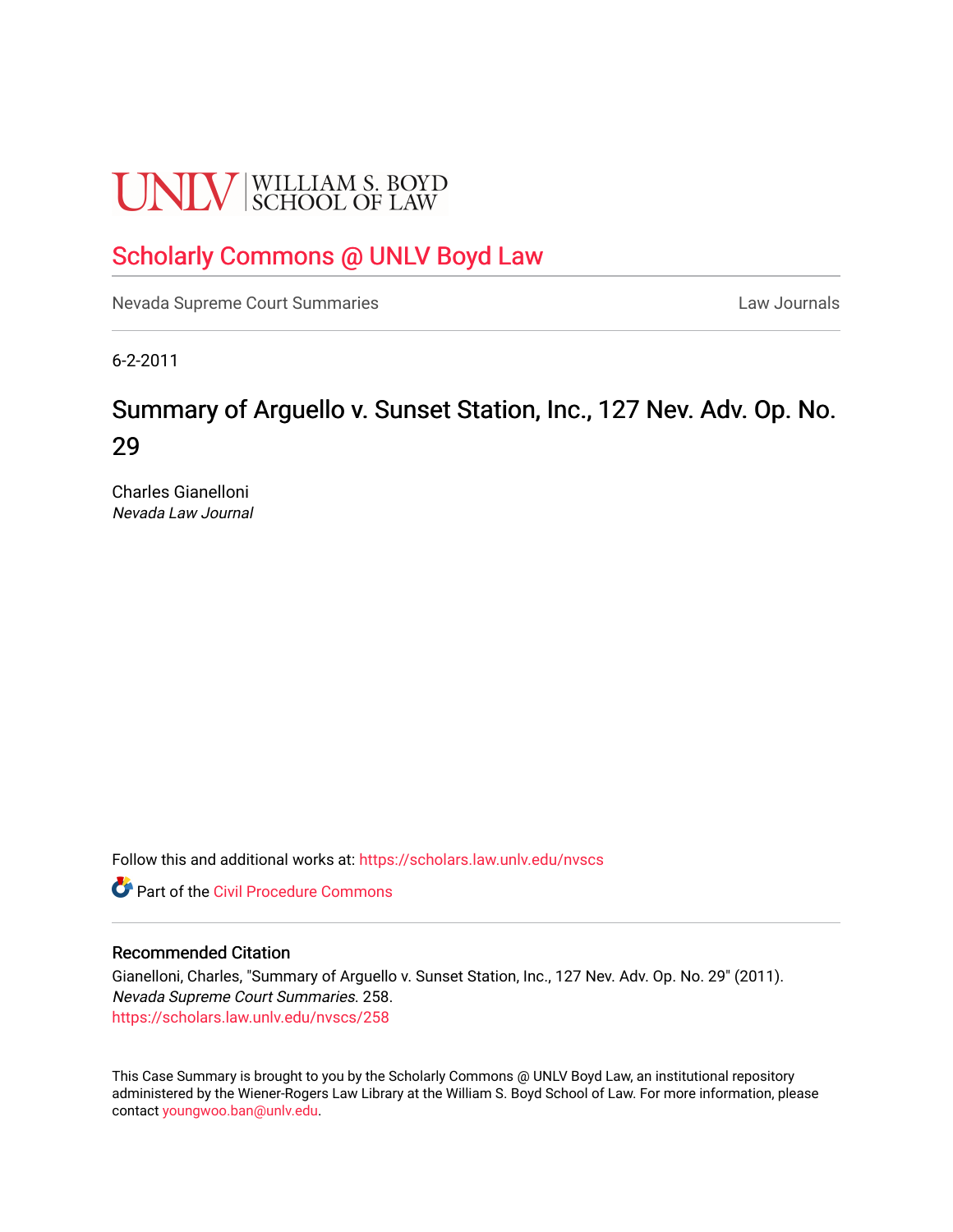#### *Arguello v. Sunset Station, Inc., 127 Nev. Adv. Op. No. 29 (June 2, 2011)*<sup>1</sup> CIVIL PROCEDURE

#### **Summary**

Appeal from a district court summary judgment in a tort action. In district court, Judge Timothy Williams held that NRS §651.010(1) shielded Sunset Station from liability for damage to motor vehicles parked in Sunset Station's valet parking lot.<sup>2</sup>

#### **Disposition/Outcome**

The Supreme Court of Nevada held that Appellant had standing to sue and that NRS §651.010(1) did not, in fact, shield Sunset Station from liability for damage to motor vehicles parked in Sunset Station's valet parking lot. Consequently, the Court reversed and remanded the case.

#### **Factual and Procedural History**

Marcos Arguello ("Arguello") used the Sunset Station valet to park his car one evening in 2006. When he returned to retrieve his car a few hours later, the valet informed him that the car had been stolen. It was recovered the next day, in a stripped condition. Arguello filed a claim with his insurer and was reimbursed for the value of the car.

Next, Arguello sued Sunset Station in a tort action, for the loss of the use of his vehicle and for the cost of the customizations he made to the car. Sunset Station moved for summary judgment under the theory that NRS §651.010(1) shielded the casino from all liability concerning damage done to motor vehicles while parked on its property. Sunset Station also claimed Arguello had no standing because his insurer had settled his claim. Therefore, Farmer's became subrogated and Arguello had no standing to file suit. Judge Williams agreed that NRS §651.010(1) shielded Sunset Station, and granted its Motion for Summary Judgment.

#### **Discussion**

#### *Standing and subrogation*

In a per curiam opinion, the Justices swiftly dealt with the subrogation issue. The Justices noted the distinction between total subrogation and partial subrogation. When an insured party is completely reimbursed for all of the damages related to a claim, subrogation is complete. And, if that had been the case here, Arguello would have had no standing to pursue his claim.

However, the Justices noted that Arguello was only reimbursed for the value of his car, and not for the loss of use or for the customizations made to the vehicle. The lack of full

l <sup>1</sup> By Charles Gianelloni

<sup>2</sup> *See* NEV. REV. STAT. §651.010(1) (2006).